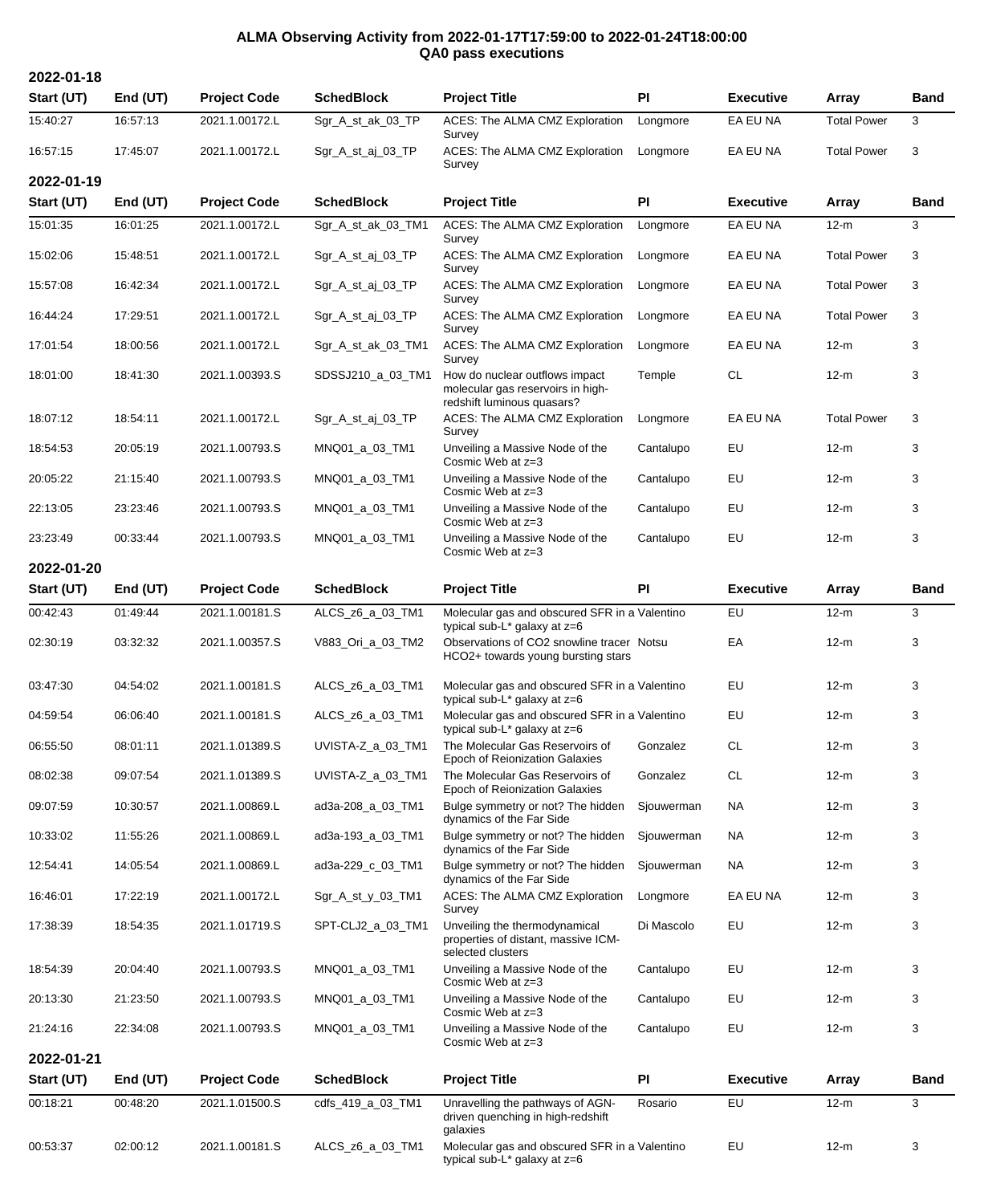| 02:15:58   | 03:23:54   | 2021.1.01719.S      | SPT-CLJ0_a_03_TM1 | Unveiling the thermodynamical<br>properties of distant, massive ICM-<br>selected clusters                                                | Di Mascolo        | EU               | $12-m$             | 3           |
|------------|------------|---------------------|-------------------|------------------------------------------------------------------------------------------------------------------------------------------|-------------------|------------------|--------------------|-------------|
| 03:37:45   | 04:44:17   | 2021.1.00181.S      | ALCS_z6_a_03_TM1  | Molecular gas and obscured SFR in a Valentino<br>typical sub-L* galaxy at z=6                                                            |                   | EU               | $12-m$             | 3           |
| 05:03:36   | 06:09:16   | 2021.1.01389.S      | UVISTA-Z_a_03_TM1 | The Molecular Gas Reservoirs of<br>Epoch of Reionization Galaxies                                                                        | Gonzalez          | CL               | 12-m               | 3           |
| 06:17:04   | 07:21:13   | 2021.1.01467.S      |                   | COSMOSVL_e_03_TM1 Illuminating the dark side of star<br>formation at $z > 3$                                                             | Talia             | EU               | $12-m$             | 3           |
| 07:21:17   | 08:26:17   | 2021.1.01467.S      |                   | COSMOSVL_e_03_TM1 Illuminating the dark side of star<br>formation at $z > 3$                                                             | Talia             | EU               | $12-m$             | 3           |
| 08:32:15   | 09:39:29   | 2021.1.01005.S      | SDB62671_a_03_TM1 | Searching for the Missing Galaxies in Newman<br><b>Extreme Absorption-Selected</b><br>Protoclusters                                      |                   | <b>NA</b>        | $12-m$             | 3           |
| 09:39:35   | 10:59:38   | 2021.1.00869.L      | ce3a-002_a_03_TM1 | Bulge symmetry or not? The hidden<br>dynamics of the Far Side                                                                            | Sjouwerman        | NA               | $12-m$             | 3           |
| 11:07:59   | 11:47:42   | 2021.1.01438.S      | UV_LBG3_a_03_TM1  | Unveiling the early phases in the<br>evolution of compact and massive<br>galaxies at the cosmic noon                                     | Marques-Chaves EU |                  | $12-m$             | 3           |
| 20:04:48   | 21:11:08   | 2021.1.00211.S      | SDSS_J01_a_03_TM1 | The ultimate test for quasar feedback Maiolino<br>in the early Universe: ultradeep<br>observations of the most luminous<br>quasar at z>6 |                   | EU               | $12-m$             | 3           |
| 20:53:53   | 21:48:35   | 2021.2.00077.S      | MCG-02-0_a_03_7M  | Tending the Fire: A Survey of<br>Molecular Gas Fueling in Powerful<br>Nearby AGN                                                         | Koss              | <b>NA</b>        | $7-m$              | 3           |
| 21:11:12   | 21:54:39   | 2021.1.00658.T      | GRB22010_d_03_TM1 | Gamma-ray Burst Physics with ALMA: Laskar<br>Direct Implications for the Explosions<br>and Progenitors                                   |                   | EU               | $12-m$             | 3           |
| 22:01:59   | 23:12:30   | 2021.1.00793.S      | MNQ01_a_03_TM1    | Unveiling a Massive Node of the<br>Cosmic Web at z=3                                                                                     | Cantalupo         | EU               | $12-m$             | 3           |
| 22:48:59   | 23:25:29   | 2021.1.01683.S      | SDSS_J03_c_04_7M  | The total molecular gas content of the Ramakrishnan<br>most luminous QSO 2s at $0.4 < z <$<br>0.8                                        |                   | CL.              | $12-m$             | 4           |
| 23:26:38   | 00:37:02   | 2021.1.00793.S      | MNQ01_a_03_TM1    | Unveiling a Massive Node of the<br>Cosmic Web at z=3                                                                                     | Cantalupo         | EU               | $12-m$             | 3           |
| 2022-01-22 |            |                     |                   |                                                                                                                                          |                   |                  |                    |             |
|            |            |                     |                   |                                                                                                                                          |                   |                  |                    |             |
| Start (UT) | End $(UT)$ | <b>Project Code</b> | <b>SchedBlock</b> | <b>Project Title</b>                                                                                                                     | <b>PI</b>         | <b>Executive</b> | <b>Array</b>       | <b>Band</b> |
| 00:37:06   | 01:43:45   | 2021.1.00181.S      | ALCS_z6_a_03_TM1  | Molecular gas and obscured SFR in a Valentino<br>typical sub-L* galaxy at z=6                                                            |                   | EU               | $12-m$             | 3           |
| 01:38:38   | 02:52:58   | 2021.1.00927.S      | Betelgeu_g_03_7M  | The fall and rise of Betelgeuse: diving Agliozzo<br>in its ejecta with ACA                                                               |                   | EU               | $7-m$              | 3           |
| 01:52:11   | 02:50:15   | 2021.2.00181.S      | B35a_c_03_TP      | Tracing the UV Field Across Star-<br>forming Cloud B35a                                                                                  | Smith             | EU               | <b>Total Power</b> | 3           |
| 02:07:17   | 03:15:08   | 2021.1.01719.S      | SPT-CLJ0_a_03_TM1 | Unveiling the thermodynamical<br>properties of distant, massive ICM-<br>selected clusters                                                | Di Mascolo        | EU               | $12-m$             | 3           |
| 02:50:19   | 03:47:48   | 2021.2.00181.S      | B35a_c_03_TP      | Tracing the UV Field Across Star-<br>forming Cloud B35a                                                                                  | Smith             | EU               | <b>Total Power</b> | 3           |
| 03:15:12   | 04:21:32   | 2021.1.00181.S      | ALCS_z6_a_03_TM1  | Molecular gas and obscured SFR in a Valentino<br>typical sub-L* galaxy at z=6                                                            |                   | EU               | $12-m$             | 3           |
| 03:43:51   | 04:57:33   | 2021.2.00077.S      | ESO426-G_a_03_7M  | Tending the Fire: A Survey of<br>Molecular Gas Fueling in Powerful<br>Nearby AGN                                                         | Koss              | <b>NA</b>        | $7-m$              | 3           |
| 03:47:52   | 04:45:03   | 2021.2.00181.S      | B35a_c_03_TP      | Tracing the UV Field Across Star-<br>forming Cloud B35a                                                                                  | Smith             | EU               | <b>Total Power</b> | 3           |
| 04:21:35   | 05:28:01   | 2021.1.00181.S      | ALCS_z6_a_03_TM1  | Molecular gas and obscured SFR in a Valentino<br>typical sub-L* galaxy at z=6                                                            |                   | EU               | $12-m$             | 3           |
| 04:58:59   | 06:10:14   | 2021.2.00077.S      | Mrk704_a_03_7M    | Tending the Fire: A Survey of<br>Molecular Gas Fueling in Powerful                                                                       | Koss              | <b>NA</b>        | $7-m$              | 3           |
| 05:39:49   | 06:44:00   | 2021.1.01467.S      |                   | Nearby AGN<br>COSMOSVL_e_03_TM1 Illuminating the dark side of star<br>formation at $z > 3$                                               | Talia             | EU               | $12-m$             | 3           |
| 05:44:09   | 07:08:11   | 2021.1.01195.S      | M83_a_03_TP       | Do "dense gas tracers" really trace                                                                                                      | Harada            | EA               | <b>Total Power</b> | 3           |
| 06:10:18   | 07:13:37   | 2021.2.00077.S      | ESO374-G_a_03_7M  | dense gas?<br>Tending the Fire: A Survey of<br>Molecular Gas Fueling in Powerful                                                         | Koss              | <b>NA</b>        | $7-m$              | 3           |
| 06:44:02   | 07:48:20   | 2021.1.01467.S      |                   | Nearby AGN<br>COSMOSVL_e_03_TM1 Illuminating the dark side of star<br>formation at $z > 3$                                               | Talia             | EU               | $12-m$             | 3           |
| 07:08:15   | 08:32:17   | 2021.1.01195.S      | M83_a_03_TP       | Do "dense gas tracers" really trace<br>dense gas?                                                                                        | Harada            | EA               | <b>Total Power</b> | 3           |
| 07:54:52   | 08:43:21   | 2021.2.00077.S      | Mrk1310_a_03_7M   | Tending the Fire: A Survey of<br>Molecular Gas Fueling in Powerful<br>Nearby AGN                                                         | Koss              | <b>NA</b>        | $7-m$              | 3           |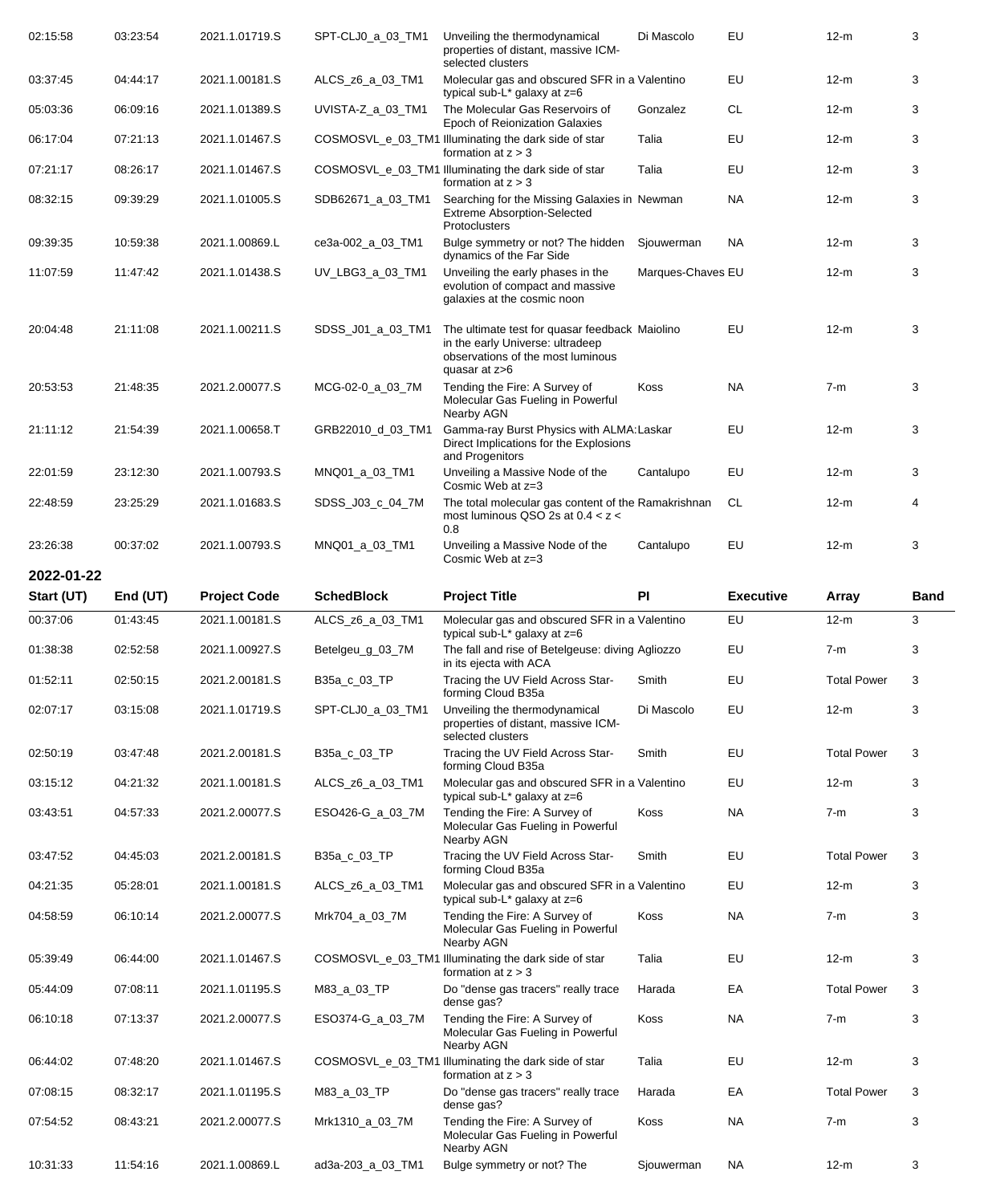|            |            |                     |                     | hidden dynamics of the Far Side                                                                                                          |            |                  |        |             |
|------------|------------|---------------------|---------------------|------------------------------------------------------------------------------------------------------------------------------------------|------------|------------------|--------|-------------|
| 12:08:28   | 13:19:36   | 2021.1.00869.L      | ad3a-217_b_03_TM1   | Bulge symmetry or not? The hidden<br>dynamics of the Far Side                                                                            | Sjouwerman | NA.              | $12-m$ | 3           |
| 12:24:01   | 13:39:45   | 2021.1.00172.L      | Sgr_A_st_aq_03_7M   | ACES: The ALMA CMZ Exploration<br>Survey                                                                                                 | Longmore   | EA EU NA         | 7-m    | 3           |
| 13:19:42   | 14:29:48   | 2021.1.00869.L      | ad3a-239_a_03_TM1   | Bulge symmetry or not? The hidden<br>dynamics of the Far Side                                                                            | Sjouwerman | NA.              | $12-m$ | 3           |
| 15:12:44   | 15:59:25   | 2021.1.00172.L      | $Sgr_A_st_y_03_TM1$ | ACES: The ALMA CMZ Exploration<br>Survey                                                                                                 | Longmore   | EA EU NA         | $12-m$ | 3           |
| 15:59:32   | 16:56:41   | 2021.1.00172.L      | Sgr_A_st_ao_03_TM1  | ACES: The ALMA CMZ Exploration<br>Survey                                                                                                 | Longmore   | EA EU NA         | $12-m$ | 3           |
| 19:43:52   | 20:59:46   | 2021.1.01719.S      | SPT-CLJ2_a_03_TM1   | Unveiling the thermodynamical<br>properties of distant, massive ICM-<br>selected clusters                                                | Di Mascolo | EU               | $12-m$ | 3           |
| 20:59:50   | 21:43:01   | 2021.1.00658.T      | GRB22010_d_03_TM1   | Gamma-ray Burst Physics with ALMA: Laskar<br>Direct Implications for the Explosions<br>and Progenitors                                   |            | EU               | $12-m$ | 3           |
| 2022-01-23 |            |                     |                     |                                                                                                                                          |            |                  |        |             |
| Start (UT) | End $(UT)$ | <b>Project Code</b> | <b>SchedBlock</b>   | <b>Project Title</b>                                                                                                                     | PI         | <b>Executive</b> | Array  | <b>Band</b> |
| 00:04:23   | 01:11:13   | 2021.1.00181.S      | ALCS_z6_a_03_TM1    | Molecular gas and obscured SFR in a Valentino<br>typical sub- $L^*$ galaxy at $z=6$                                                      |            | EU               | $12-m$ | 3           |
| 01:19:30   | 02:27:07   | 2021.1.00181.S      | ALCS_z6_a_03_TM1    | Molecular gas and obscured SFR in a Valentino<br>typical sub-L* galaxy at z=6                                                            |            | EU               | $12-m$ | 3           |
| 02:41:45   | 03:48:37   | 2021.1.00181.S      | ALCS_z6_a_03_TM1    | Molecular gas and obscured SFR in a Valentino<br>typical sub-L* galaxy at z=6                                                            |            | EU               | $12-m$ | 3           |
| 04:07:42   | 04:42:50   | 2021.1.00407.S      | RXCJ0600_a_04_TM1   | Lifting the shroud on two IRAC-dark Bauer<br>dusty star-forming galaxies                                                                 |            | <b>CL</b>        | $12-m$ | 4           |
| 04:44:13   | 05:23:49   | 2021.1.00407.S      | RXCJ0949_a_04_TM1   | Lifting the shroud on two IRAC-dark<br>dusty star-forming galaxies                                                                       | Bauer      | <b>CL</b>        | $12-m$ | 4           |
| 05:26:03   | 06:49:44   | 2021.1.00018.S      | AR2482_a_03_TM1     | Exploiting a snapshot survey of the<br>3,083 reddest Herschel sources to<br>reveal distant protoclusters                                 | Ivison     | EU               | $12-m$ | 3           |
| 06:49:47   | 08:14:50   | 2021.1.00018.S      | AR2482_a_03_TM1     | Exploiting a snapshot survey of the<br>3,083 reddest Herschel sources to<br>reveal distant protoclusters                                 | Ivison     | EU               | $12-m$ | 3           |
| 08:14:53   | 09:23:08   | 2021.1.01195.S      | M83_b_03_TM1        | Do "dense gas tracers" really trace<br>dense gas?                                                                                        | Harada     | EA               | $12-m$ | 3           |
| 09:24:10   | 10:58:31   | 2021.1.00869.L      | ad3a-206_b_03_TM1   | Bulge symmetry or not? The hidden<br>dynamics of the Far Side                                                                            | Sjouwerman | NA.              | $12-m$ | 3           |
| 11:34:16   | 12:53:59   | 2021.1.00869.L      | ad3a-212 a 03 TM1   | Bulge symmetry or not? The hidden<br>dynamics of the Far Side                                                                            | Sjouwerman | <b>NA</b>        | $12-m$ | 3           |
| 17:08:52   | 18:11:06   | 2021.1.01041.S      | SS_433_w_a_03_TM1   | High-resolution radio continuum<br>observations of the knots in W50 - A<br>PeVatron accelerator driven by SS<br>433's jets               | Tsuji      | EA               | $12-m$ | 3           |
| 20:56:01   | 22:01:20   | 2021.1.00211.S      | SDSS_J01_a_03_TM1   | The ultimate test for quasar feedback Maiolino<br>in the early Universe: ultradeep<br>observations of the most luminous<br>quasar at z>6 |            | EU               | $12-m$ | 3           |
| 22:19:23   | 23:15:51   | 2021.1.00327.S      | X_N_6_27_a_03_TM1   | The ultimate test of AGN feedback at Maiolino<br>cosmic noon: deep ALMA<br>observations tracing molecular<br>outflows and halo heating   |            | EU               | $12-m$ | 3           |
| 23:24:31   | 00:20:57   | 2021.1.00327.S      | X_N_6_27_a_03_TM1   | The ultimate test of AGN feedback at Maiolino<br>cosmic noon: deep ALMA<br>observations tracing molecular<br>outflows and halo heating   |            | EU               | $12-m$ | 3           |
| 2022-01-24 |            |                     |                     |                                                                                                                                          |            |                  |        |             |
| Start (UT) | End (UT)   | <b>Project Code</b> | <b>SchedBlock</b>   | <b>Project Title</b>                                                                                                                     | <b>PI</b>  | <b>Executive</b> | Array  | <b>Band</b> |
| 00:36:19   | 01:34:08   | 2021.1.00327.S      | X_N_6_27_a_03_TM1   | The ultimate test of AGN feedback at Maiolino<br>cosmic noon: deep ALMA<br>observations tracing molecular<br>outflows and halo heating   |            | EU               | $12-m$ | 3           |
| 01:48:12   | 02:55:59   | 2021.1.01719.S      | SPT-CLJ0_a_03_TM1   | Unveiling the thermodynamical<br>properties of distant, massive ICM-<br>selected clusters                                                | Di Mascolo | EU               | $12-m$ | 3           |

Extreme Absorption-Selected

Newman NA 12-m 3

Protoclusters

06:21:42 07:07:16 2021.1.01005.S SDB65549\_a\_03\_TM1 Searching for the Missing Galaxies in Newman NA 12-m 3 Extreme Absorption-

05:28:39 06:15:00 2021.1.01005.S SDB65549\_a\_03\_TM1 Searching for the Missing Galaxies in